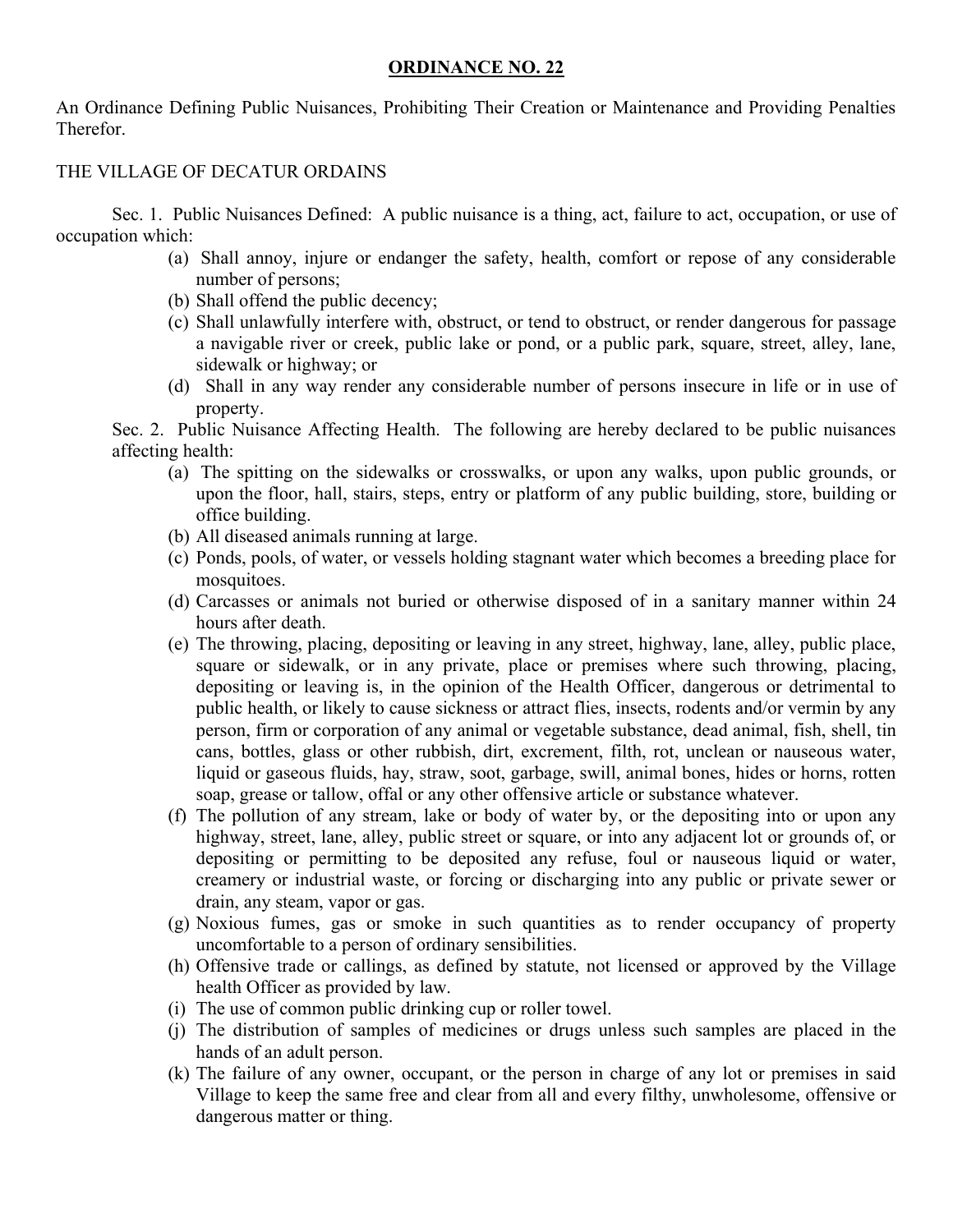- (l) The permitting of any cellar, vault, lot, sewer, drain, place or premises within said Village to become so damp, unwholesome, offensive or filthy or so covered with stagnant or impure water in whole or in part during any portion of the year as to produce offensive exhalations.
- (m)The failure on the part of the owner, possessor or occupant of lands within the Village limits to cut down all noxious weeds, including ragweed, Canada or other thistles, milkweed, wild carrots, ox-eye daisies, poison ivy, mustards, prickly lettuce, burdock, cocklebur, sour and yellow dock, wild parsnips, or quack grass growing thereon or growing on that part or portion of the public street or alley abutting said property and bounded by the established curb or gutter line, so often in each year as shall be necessary to prevent them from going to seed.
- (n) The permitting or maintaining of any tree, shrub or plant which endangers public property or the health or safety of the public.
- (o) All other acts, omissions of acts, occupations and uses of property which are in fact a menace to the public health.

Sec. 3. Public Nuisances Affecting Morals and Decency. The following are hereby declared to be public nuisances affecting public morals and decency:

- (a) All houses kept for the purpose of prostitution or promiscuous sexual intercourse, gambling houses, houses of ill fame and bawdy houses.
- (b) All domestic animals in the act of copulation exposed to the public view.
- (c) Any vehicle used for any immoral or illegal purpose.
- (d) All indecent or obscene pictures, books, pamphlets, magazines and newspapers.

Sec. 4. Public Nuisances Affecting Peace and Safety. The following are declared to be public nuisances affecting public peace and safety:

- (a) All snow and/or ice not removed from public sidewalks within twenty-four hours after the accumulation, deposit or forming thereof.
- (b) All limbs of trees which project over a public sidewalk or street and which are less than eight feet above the surface of such sidewalk and nine feet above the surface of such street.
- (c) All wires over streets, alleys or public grounds which are strung less than fifteen feet above the surface of the ground.
- (d) All buildings, walls and other structures which have been damaged by fire, decay, or otherwise, and which are so situated so as to endanger the safety of the public.
- (e) All explosives, inflammable liquids and other dangerous substances stored in any manner or in any amount contrary to the provisions of any ordinance or statute of the State of Michigan.
- (f) All use or display of fireworks except by permission of the Village Council and under the supervision of the Fire Chief.
- (g) All loud or unusual noises or sounds and annoying vibrations which offend the peace and quiet of persons of ordinary sensibilities.
- (h) Obstructions and excavations affecting the ordinary use by the public of sidewalks, streets and alleys, or public grounds except by approval of the Village Marshal.
- (i) Any use of the Public Streets and/or sidewalks which causes large crowds to gather, obstructing the free use of the streets and/or sidewalks except by permission of the Village Council.
- (j) All barbed wire fences which are located within three feet from any public sidewalk.
- (k) All dangerous, unguarded machinery in any public place, or so situated or operated on private property as to attract the public.
- (l) The distribution of handbills except as approved by the Village Marshal.
- (m)The riding of bicycles upon the sidewalks on Phelps Street from Sherwood Street to St. Mary's Street.

(Section 5 Repealed by Ord 122, 1998)

- Sec. 5. When Keeping Animals Shall Cause a Nuisance.
	- (a) No person or persons shall keep or confine horses, hogs, cows, cattle or other animals in pens or other enclosures in any place within the limits of the Village of Decatur, when such